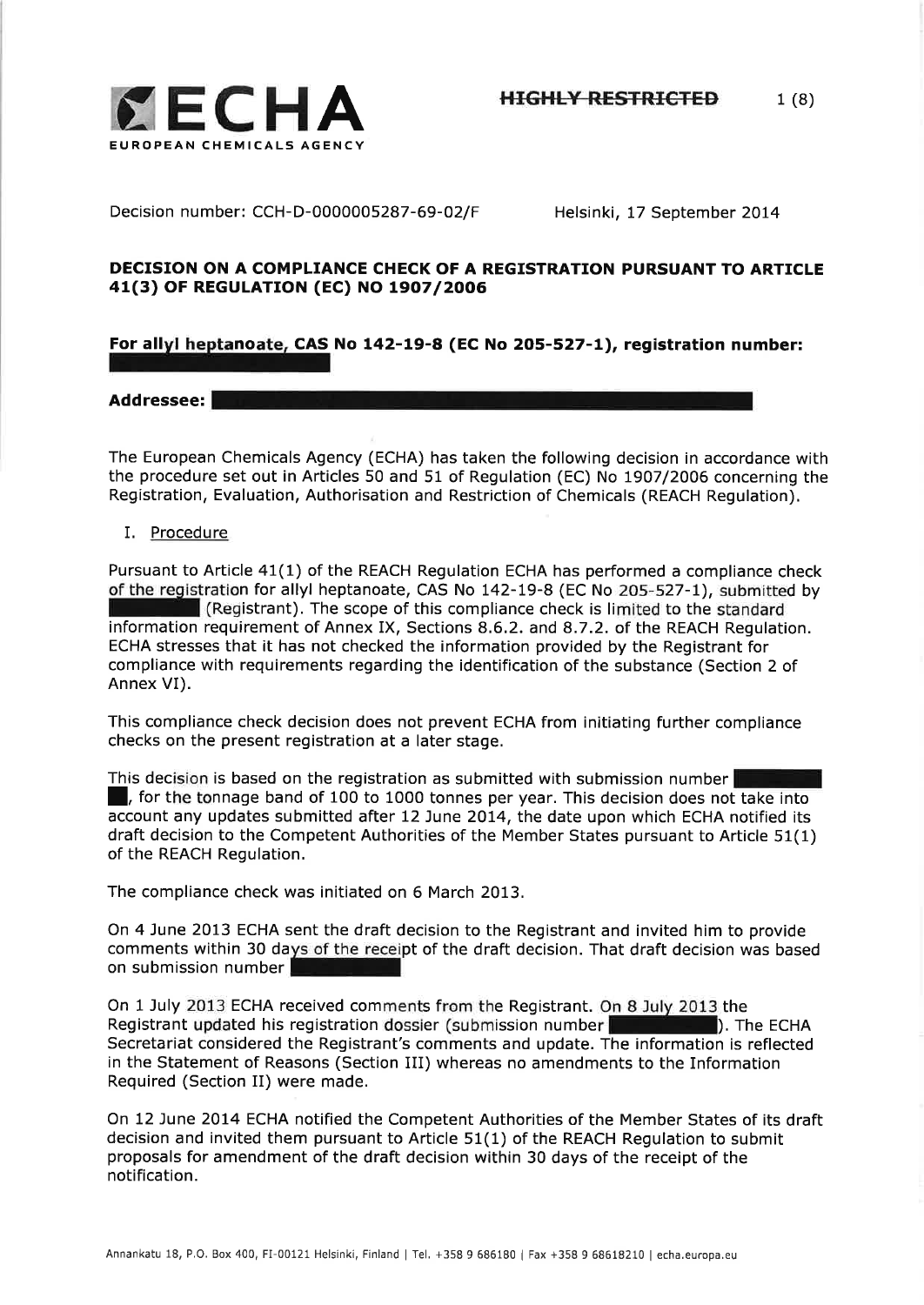

As no proposal for amendment was submitted, ECHA took the decision pursuant to Article 51(3) of the REACH Regulation.

### II. Information required

Pursuant to Articles  $41(1)$ ,  $41(3)$ ,  $10(a)(vi)$ ,  $12(1)(d)$ , 13 and Annex IX, of the REACH Regulation the Registrant shall submit the following information using the indicated test methods and the registered substance subject to the present decision:

- 1. Sub-chronic toxicity study (90-day) in rats, oral route (Annex IX, 8.6.2.; test method: EU B.26./OECD 408); and
- 2. Pre-natal developmental toxicity study in rats or rabbits, oral route (Annex IX, 8.7.2.; test method: EU 8,3I/OECD 414).

Pursuant to Article 41(4) of the REACH Regulation the Registrant shall submit the information in the form of an updated registration to ECHA by 26 September 2O16. The timeline has been set to allow for sequential testing as appropriate.

At any time, the Registrant shall take into account that there may be an obligation to make every effort to agree on sharing of information and costs with other registrants,

Note for consideration by the Registrant:

The Registrant may adapt the testing requested above according to the specific rules outlined in Annexes VI to X and/or according to the general rules contained in Annex XI of the REACH Regulation. In order to ensure compliance with the respective information requirement, any such adaptation will need to have a scientific justification, referring to and conforming with the appropriate rules in the respective Annex, and an adequate and reliable documentation.

Failure to comply with the request(s) in this decision, or to fulfil otherwise the information requirement(s) with a valid and documented adaptation, will result in a notification to the Enforcement Authorities of the Member States.

IIL Statement of reasons

Pursuant to Article 41(3) of the REACH Regulation, ECHA may require the Registrant to submit any information needed to bring the registration into compliance with the relevant information requirement.

The Registrant has provided comments to the draft decision and has updated the registration.

The Registrant indicated in his comments that the substance is used as an ingredient in cosmetic products. The Registrant indicated further that the requirement to conduct the studies within this decision shall be postponed until the consequences ("marketing ban") of conducting animal studies for REACH purposes of ingredients used in cosmetic products has been clarified by ECHA and the Commission.

ECHA notes that in its Communication of March 2013 the European Commission clearly indicated that "animal testing that has clearly been motivated by compliance with noncosmetics related legislative frameworks should not be considered to have been carried out 'in order to meet the requirements of this Directive/Regulation'. The resulting animal testing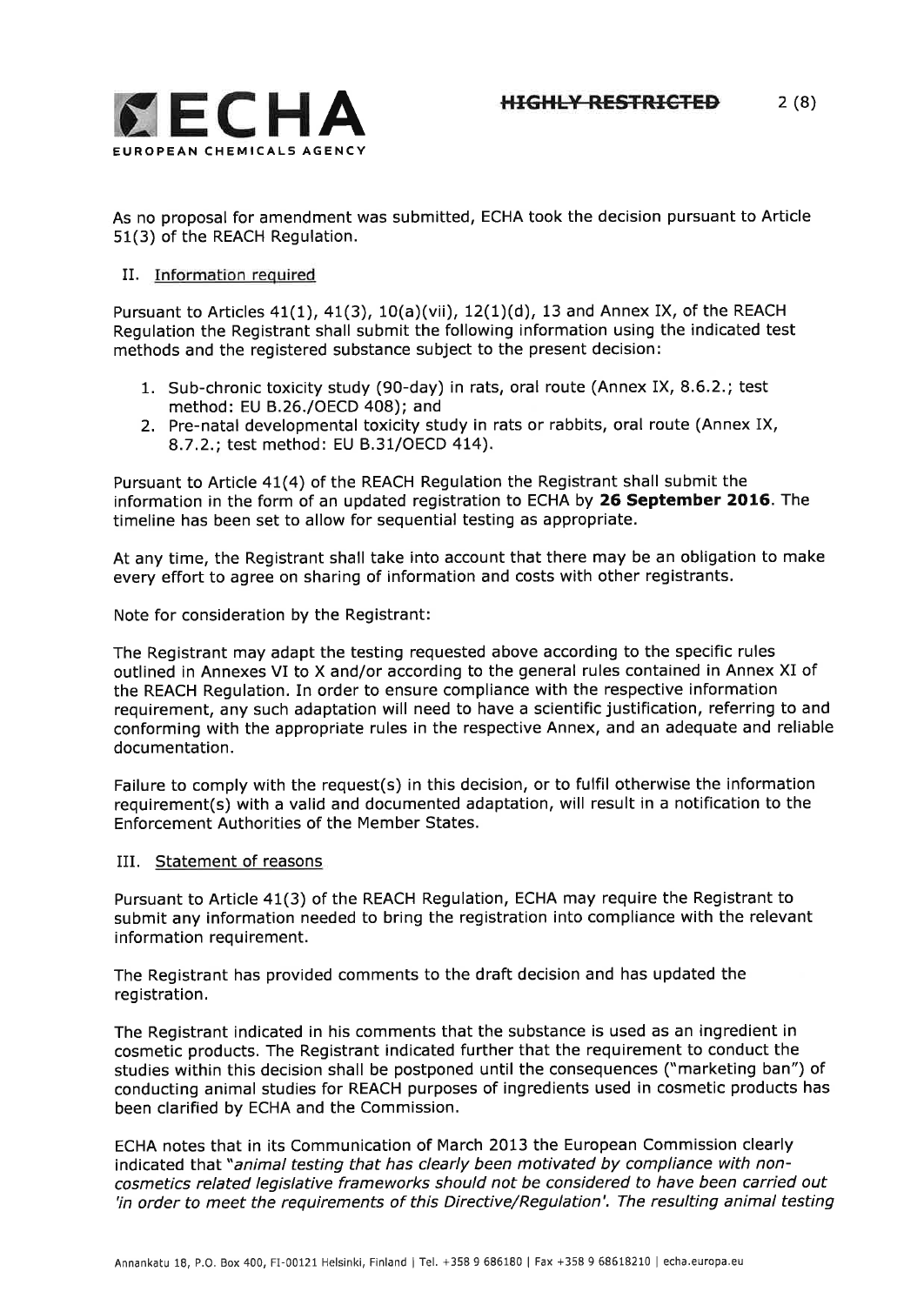

data should not trigger the marketing ban and could subsequently be relied on in the cosmetics safety assessment" (Communication on the animal testing and marketing ban and on the state of play in relation to alternative methods in the field of cosmetics, 11.3,2013, COM(2013) 135 final), This means the following:

- (i) Registrants of substances that are exclusively used in cosmetics may not perform animal testing in order to meet the information requirements of the REACH human health endpoints, with the exception of any testing required for the purpose of assessing the risks arising from exposure to workers,
- (ii) Registrants of substances that use the substance also for non-cosmetic uses (i.e. mixed-use substances) are permitted to perform animal testing, as a last resort, for all human health end-points.
- (iii) All registrants (whether or not they only use the substance for cosmetic purposes) are permitted to perform animal testing, as a last resort, for all environmental endpoints,

In this case since the registered substance is used for cosmetic as well as for non-cosmetic purposes the Registrant is permitted to perform animal testing for all human health endpoints. Such testing should not trigger the marketing ban in the Cosmetics Regulation.

In the updated registration, the Registrant has adapted the standard information requirements for the sub-chronic toxicity study (90-day) (Annex IX, Section 8.6.2.) and the pre-natal developmental toxicity study (Annex IX, Section 8.7.2.) by applying a read-across adaptation following REACH Annex XI, Section 1,5. The read-across approach is reflected in the following section.

0. Grouping of substances and read-across approach

Article 13(1) of the REACH Regulation provides that information on intrinsic properties of substances may be generated by means other than tests. Such other means include the use of information from structurally related substances (grouping of substances and readacross), "provided that the conditions set out in Annex XI are met".

Annex XI, 1.5, requires a structural similarity among the substances within a group or category such that relevant properties of a substance within the group can be predicted from the data on reference substance(s) within the group by interpolation. The following analysis presents the Registrant's justification for the proposed grouping approach and read-across hypothesis, together with ECHA's analysis concerning the justification in both <sup>a</sup> generic and an endpoint-specific context.

a. Introduction of the grouping approach and read-across hypothesis proposed by the Registrant

The Registrant indicates that the substance subject to the present decision, allyl heptanoate (target substance), is rapidly transformed in allyl alcohol (source substance) and carboxylic acid via enzymatic hydrolysis of the ester by non-specific esterases in the gastrointestinal tract, the liver, or when absorbed through the skin. Also allyl hexanoate (another source substance) is metabolised to allyl alcohol in the same way and therefore considered as suitable read across substance. In summary, the Registrant assumes that both chemicals will have comparable modes of action with regard to systemic toxicity, allowing read-across for the covered endpoints:

- Acute oral toxicity (read across from allyl hexanoate)
- Acute inhalation toxicity (read across from allyl alcohol)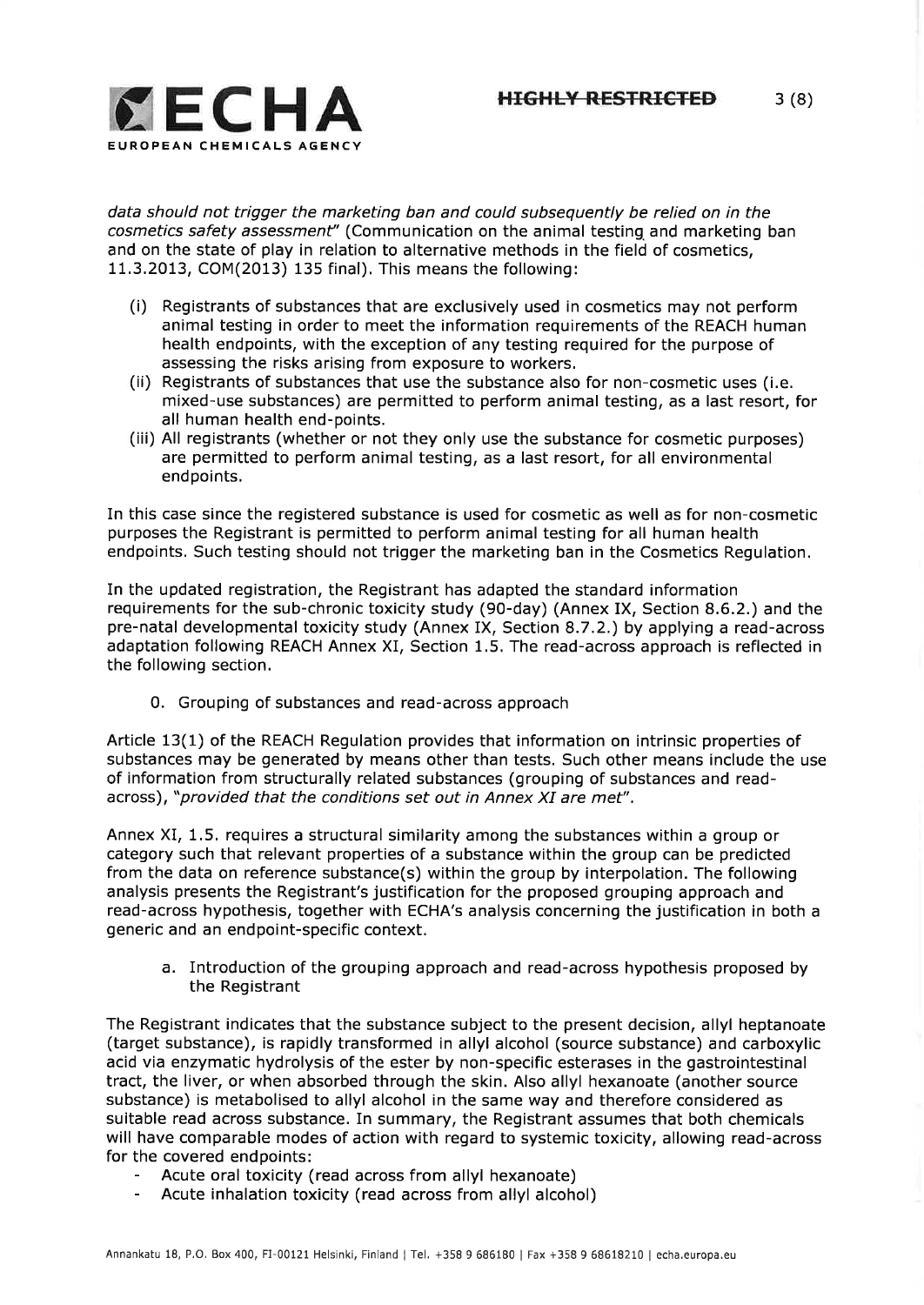

- Repeated dose toxicity: oral, feeding (read across from allyl hexanoate)
- Developmental toxicity (read across form allyl alcohol)
- One-generation reproductive toxicity (read across from allyl 3-cyclohexylpropionate).
	- b. Information submitted by the Registrant to support the grouping approach and read-across hypothesis

For the endpoint sub-chronic toxicity (90-day) (Annex IX, Section 8,6,2.) the Registrant has provided results from a 1-year oral (feeding) study in rats with the source substance allyl hexanoate (Hagan et al, 1967) to fulfill the information requirement.

For the endpoint pre-natal developmental toxicity (Annex IX, Section 8.7.2.) the Registrant has referred to results from a pre-natal developmental toxicity study performed with the metabolite allyl alcohol from the ECHA database to fulfill the information requirement.

A read-across justification document was provided together with the comments on the draft decision and in the updated registration dossier (submission number I). In this read-across justification, the Registrant justifed the read-across with arguments that are summarised as follows:

(i) Enzymatic hydrolysis of allyl esters by unspecific esterases

The Registrant assumes rapid transformation of allyl esters to allyl alcohol by unspecific esterases. The Registrant has provided general information on hydrolysis by esterases in different tissues,

(ii) Allyl alcohol toxicity

The Registrant indicated that allyl alcohol, one cleavage product of allyl heptanoate, is rapidly converted in the liver to acrolein by hepatic alcohol dehydrogenase. Acrolein may then be further oxidized to acrylic acid, or to glycidaldehyde with subsequent conversion to glyceraldehyde by an epoxide hydrolase. The Registrant indicated that, alternatively, acrolein may react directly with glutathione or other low molecular weight thiol compounds Glutathione conjugation is considered a major route of acrolein detoxification in vivo.

(iii) Carboxylic acid toxicity

The Registrant explained that the other cleavage products of allyl hexanoate or allyl heptanoate are hexanoic or heptanoic acid, respectively, which undergo complete metabolism via the fatty acid b-oxidation pathway. Therefore, the Registrant considers the heptanoic acid part of allyl heptanoate of negligible toxicological relevance.

c. ECHA analysis of the grouping approach and read-across hypothesis in light of the requirements of Annex XI, 1.5.

ECHA notes the following:

(i) Enzymatic hydrolysis of allyl esters by unspecific esterases

ECHA understands that the proposal by the Registrant to read-across from a l-year oral (feeding) toxicity study in rats using allyl hexanoate (source substance) to allyl heptanoate (target substance and registered substance) and to read-across from a pre-natal developmental toxicity study with allyl alcohol (source substance) to allyl heptanoate (target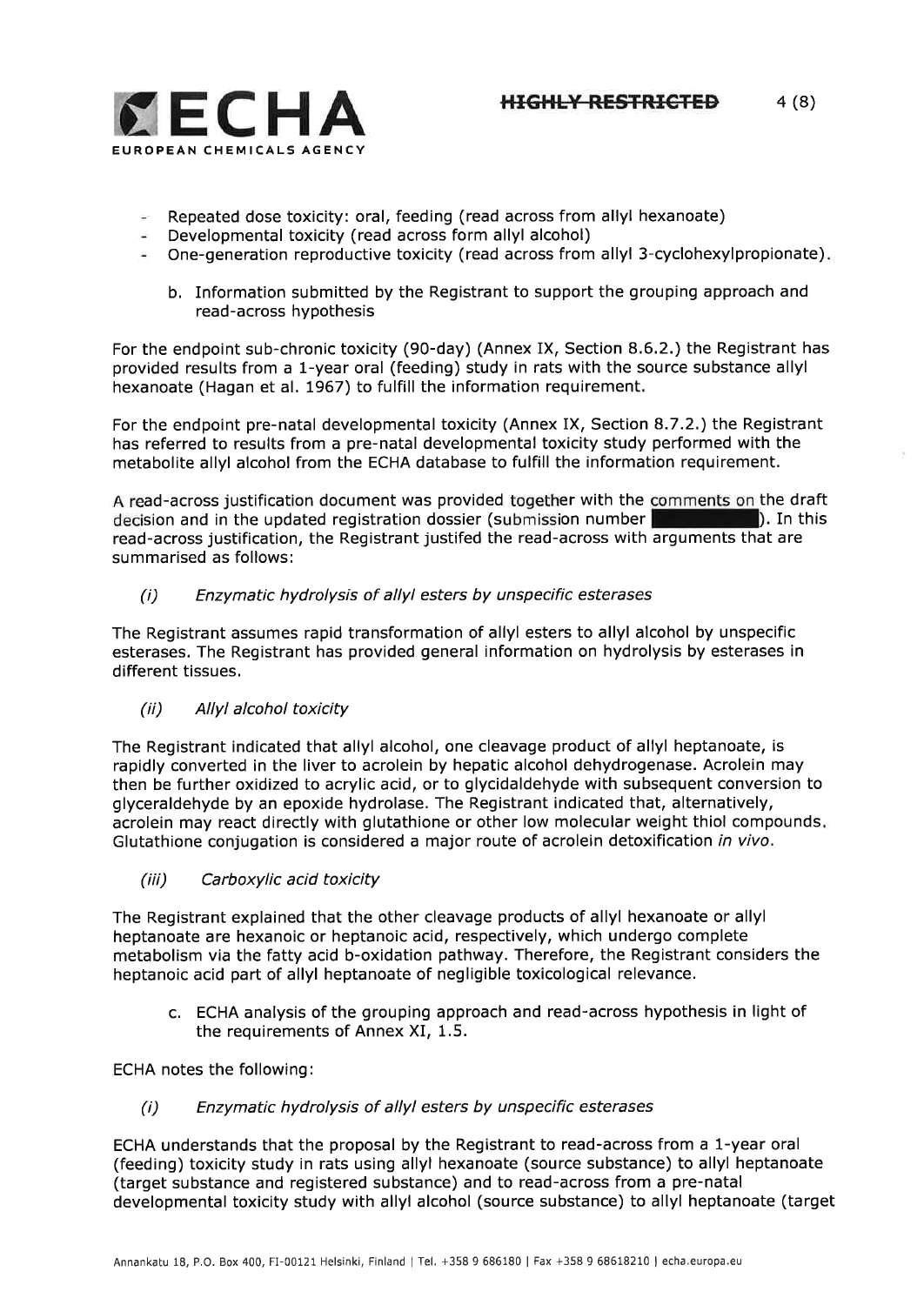

substance and registered substance) is based on a postulated rapid hydrolysis of allyl heptanoate and allyl hexanoate to the carboxylic acids and to allyl alcohol.

ECHA notes that the Registrant did not substantiate that hydrolysis of allyl hexanoate or allyl heptanoate is rapid and complete; it is merely postulated on the basis of generic information without quantitative data on allyl heptanoate and allyl hexanoate.

In contrast, ECHA observes that the assumption of a rapid hydrolysis of allyl heptanoate or allyl hexanoate to allyl alcohol is not supported by the availabe data. In the 90-day study with allyl alcohol mainly local toxicity in the forestomach was observed  $(26 \text{ ma/ka bw/d)}$ . Assuming a rapid hydrolysis of allyl heptanoate or allyl hexanoate, also local effects in the gastrointestinal tract would have been expected as a consequence of allyl alcohol formation However, no local effects in the gastrointestinal tract were observed with allyl heptanoate up to 100 mg/kg bw/d and with allyl hexanoate up to 214 mg/kg bw/d.

(ii) Allyl alcohol toxicity

ECHA notes that allyl heptanoate and allyl alcohol do not have a common functional group and differ in their toxicological profiles.

ECHA notes that read-across from allyl alcohol to allyl heptanoate for pre-natal developmental toxicity is impaired (i) by the obviously non rapid hydrolysis of allyl heptanoate in the gastrointestinal tract as indicated above but its hydrolysis to allyl alcohol and further metabolites in the liver (ii) the local toxicity of allyl alcohol in the gastrointestinal tract. Due to the irritating property of allyl alcohol to the forestomach  $(\geq 6$ mg/kg bw/d) leading to maternal and offspring mortality (35 mg/kg bw/d), dosing with allyl alcohol is limited. However, with allyl heptanoate higher dosing (up to 100 mg/kg bw/d) without local irritation to the forestomach can be achieved to evaluate the hazard of allyl heptanoate for pre-natal developmental toxicity. Therefore, a pre-natal developmental toxicity study with allyl alcohol is not sufficient to address pre-natal toxicity of allyl heptanoate to a sufficient extent.

(iii) Carboxylic acid toxicity

ECHA notes that the Registrant did not provide any substance-specific information to support the assumption that the hydrolysis products of allyl heptanoate and allyl hexanoate, hexanoic and heptanoic acid, are of negligible toxicological relevance and will not differ with respect to sub-chronic toxicity.

- d, ECHA analysis of the endpoint-specific read-across approach in light of the requirements of Annex XI, 1.5.
- (i) Sub-chronic toxicity (90 days)

To cover the information requirement for a sub-chronic toxicity study (90 days), the Registrant has provided a l-year oral (feeding) study in rats with the source substance allyl hexanoate (Hagan et al. 1967). However, this study is a pre-GLP study with several shortcomings. For example, the study was performed with only 10 instead of 20 animals per dose group as indicated in the test method (EU 8.16/OECD 408). Furthermore, the animals were exposed to allyl hexanoate at only one dose level via the diet (214 mg/kg b/d) that did not lead to any toxicological effect with no higher doses tested, Hence, key parameters of the sub-chronic toxicity study (90-day) are not met and this study cannot be used to cover the information requirement for a sub-chronic toxicity study (90-day).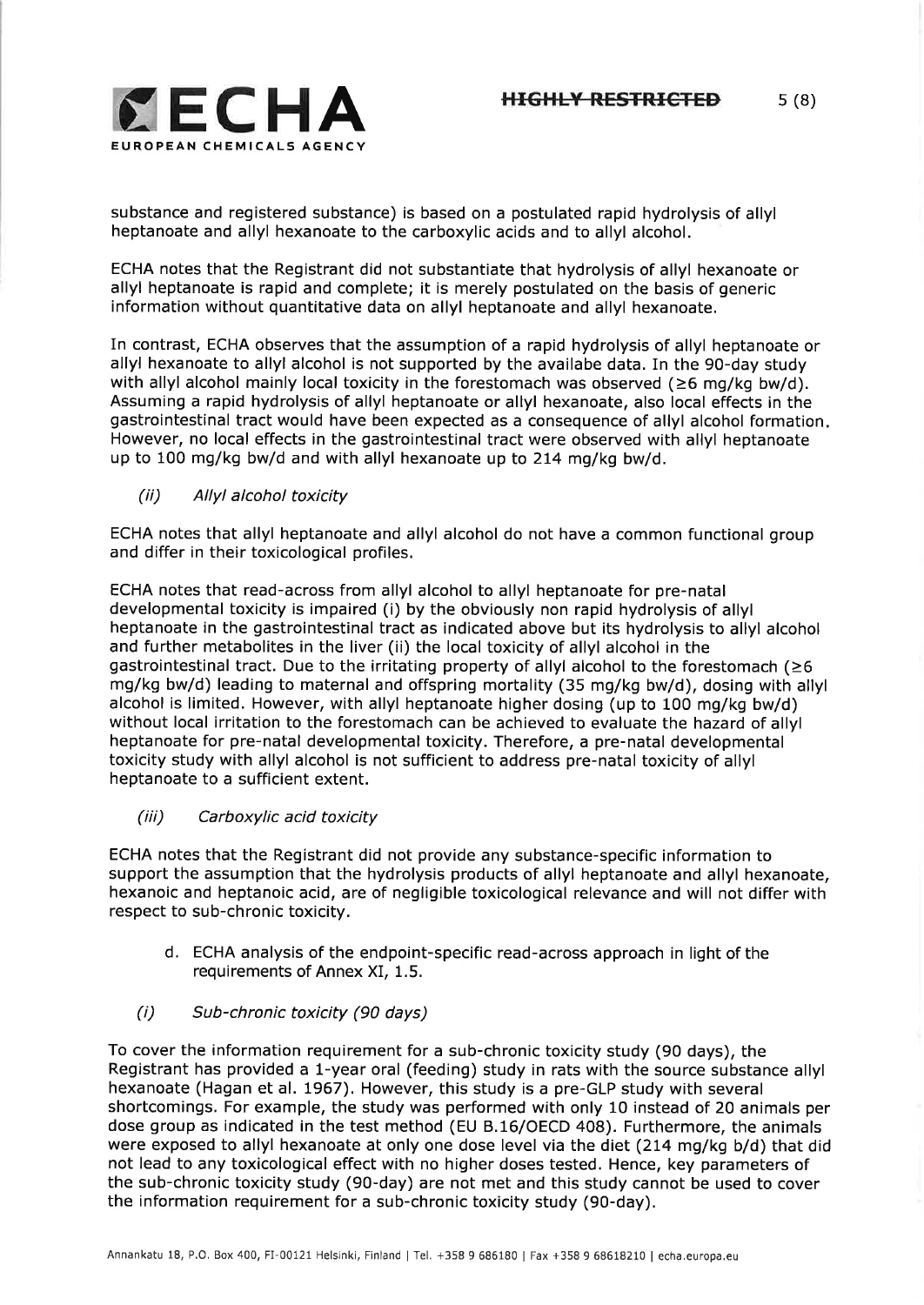

Furthermore, ECHA understands that the Registrant postulates that both substances allyl hexanoate and allyl heptanoate will have the same effects because the toxicity of the two carboxylic acids can be regarded insignificant, which leaves only the allyl alcohol as the substance that determines the toxicity of both. However, ECHA notes that, based on the available information provided, allyl heptanoate and allyl hexanoate may differ in their toxicity profile. Whereas no toxicity was reported with allyl hexanoate in the l-year oral toxicity study up to 214 mg/kg bw/d, liver toxicity was the main finding with allyl heptanoate administered via gavage in an OECD 421 screening study at 30 mg/kg bw/d and in a short-term repeated dose toxicity study (28-day) at 100 mg/kg bw/d. The Registrant justified the differences in toxicity with different types of oral administration (gavage with allyl heptanoate and feeding with allyl hexanoate). However, the Registrant did not support this assumption by other information. Consequently, the toxicological properties of the substances may not be similar and a prediction of properties between the substances is not possible.

## (ii) Pre-natal developmental toxicity

As indicated above, read-across from allyl alcohol to allyl heptanoate for pre-natal developmental toxicity is impaired by the local toxicity of allyl alcohol in the gastrointestinal tract. Furthermore, the Registrant did not substantiate that hydrolysis of allyl heptanoate to allyl alcohol is rapid and complete. In contrast, the available data indicate that hydrolysis of allyl heptanoate may not be rapid and complete in the gastointestinal tract leading to <sup>a</sup> different toxicity profile for allyl acohol compared to allyl heptanoate after oral administration. Consequently, the toxicological properties of the substances are not likley to be similar and a prediction of properties between the substances is not possible.

In the read-across approach for this endpoint, the Registrant tried to address only the toxicity of the metabolite allyl heptanoate. However, the Registrant did not document or demonstrate that the parent compound allyl heptanoate or the other metabolite, heptanoic acid, will not show a hazard for pre-natal developmental toxicity,

e. Conclusion on the read-across approach

ECHA concludes that the read-across approach for sub-chronic toxicity (9O-days) does not fulfil the criteria of Annex XI, Section 1.5. and cannot be accepted because the provided one-year study does not adequately and reliably cover key parameters for a sub-chronic toxicity study (90 days) and the substances used for read-across (read across from allyl alcohol to allyl heptanoate) may not be toxicological similar.

ECHA concludes that the read-across approach for pre-natal developmental toxicity does also not fulfil the criteria of Annex XI, Section 1.5. and cannot be accepted because the substances used for read-across (read across from allyl hexanoate to allyl heptanoate) have different functional groups and are not likely to be toxicological similar. Furthermore, the Registrant did not address the pre-natal developmental toxicity of the other hydrolysis product heptanoic acid,

Pursuant to Article 41(1) of the REACH Regulation, ECHA concludes that the adaptation of the standard information requirements in the technical dossier, based on the read-across substances, does not comply with the general rules of adaptation as set out in Annex XI, 1.5. Therefore, ECHA rejects all adaptations in the technical dossier that are based on Annex XI, 1.5.

1. Sub-chronic toxicity study (90-day) (Annex IX, Section 8,6.2.)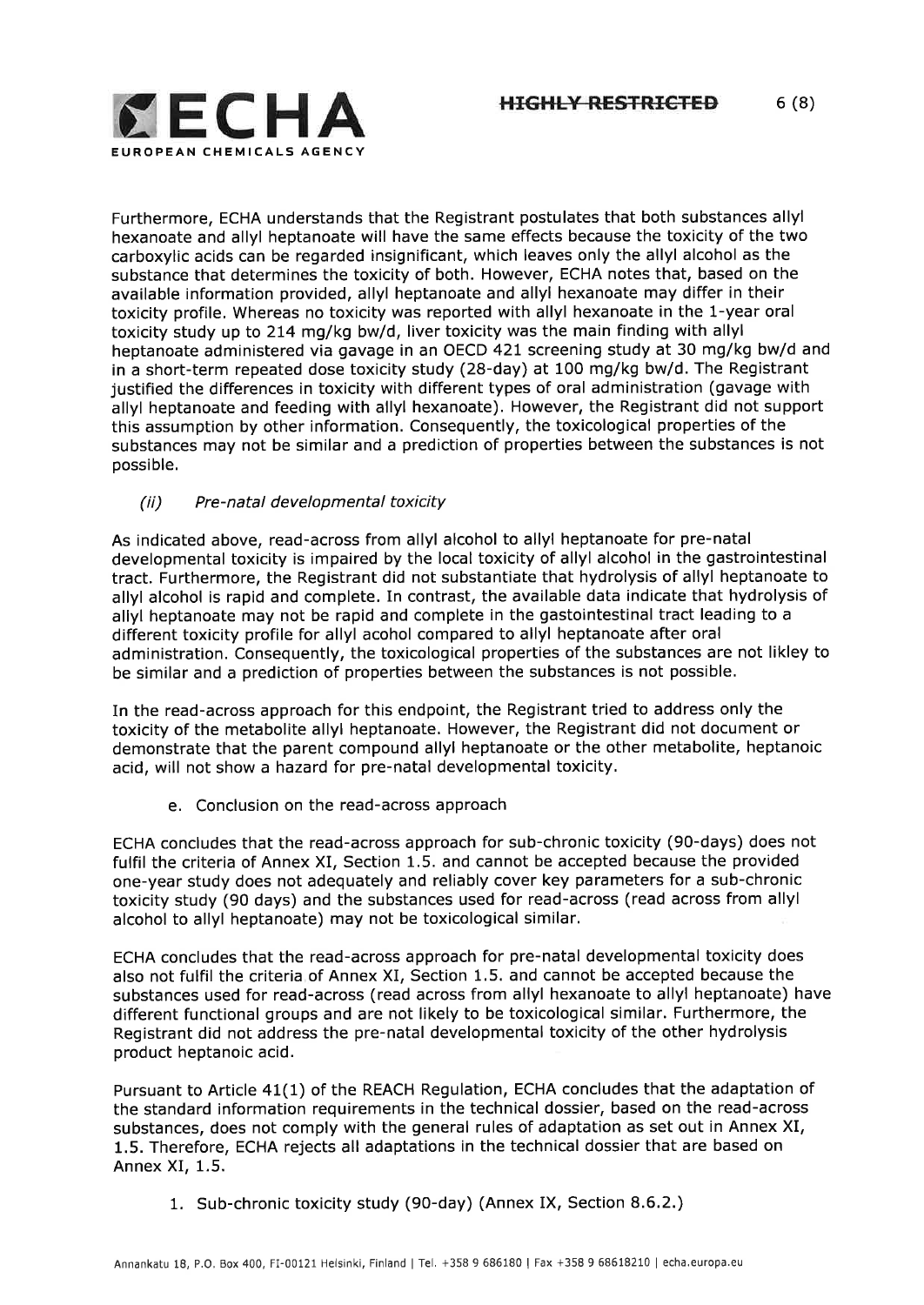

A sub-chronic toxicity study (90 day) is a standard information requirement as laid down in Annex IX, section 8.6.2. of the REACH Regulation. Adequate information on this endpoint needs to be present in the technical dossier for the registered substance to meet this information requirement.

In the technical dossier the Registrant provided information with which he initially sought to fulfil this standard information requirement. The provided information stems from a "28-day subchronic oral toxicity study" (test method: OECD 407). However, this study does not provide the information required by Annex IX, Section 8.6.2., because exposure duration is less than 90 days.

In the comments to the draft decision and in the updated registration dossier, the Registrant has adapted the required information by read-across, ECHA has evaluated the Registrant's read-across approach and concluded that it does not fulfil the requirement defined in Annex XI, 1,5, (see Section III, 0. above),

As explained above, the information available on this endpoint for the registered substance in the technical dossier does not meet the information requirements. Consequently there is an information gap and it is necessary to provide information for this endpoint.

In light of the properties of the substance (liquid with low vapour pressure not irritating to the skin) and the information provided on the uses and human exposure, ECHA considers that testing by the oral route is most appropriate. According to the test method the rat is the preferred rodent species. ECHA considers this species as being appropriate.

Therefore, pursuant to Article 41(1) and (3) of the REACH Regulation, the Registrant is requested to submit information on sub-chronic toxicity (90-day) in rats, oral route (test method: EU B.26./OECD 408) derived with the registered substance subject to the present decision.

2. Pre-natal developmental toxicity study (Annex IX, Section 8.7.2.)

A pre-natal developmental toxicity study is a standard information requirement as laid down in Annex IX, section 8.7.2. of the REACH Regulation. Adequate information on this endpoint needs to be present in the technical dossier for the registered substance to meet this <sup>i</sup>nformation requirement.

In the comments to the draft decision and in the updated registration dossier, the Registrant has adapted the required information by read-across. ECHA has evaluated the Registrant's read-across approach and concluded that the substances are not likely to be similar as required in Annex XI, 1.5. (see Section III, 0. above).

As explained above, the information available on this endpoint for the registered substance in the technical dossier does not meet the information requirements, Consequently there is an information gap and it is necessary to provide information for this endpoint.

According to the test method EU B.31/OECD 414, the rat is the preferred rodent species, the rabbit the preferred non-rodent species and the test substance is usually administered orally, ECHA considers these default parameters appropriate and testing should be performed by the oral route with the rat or the rabbit as a first species to be used.